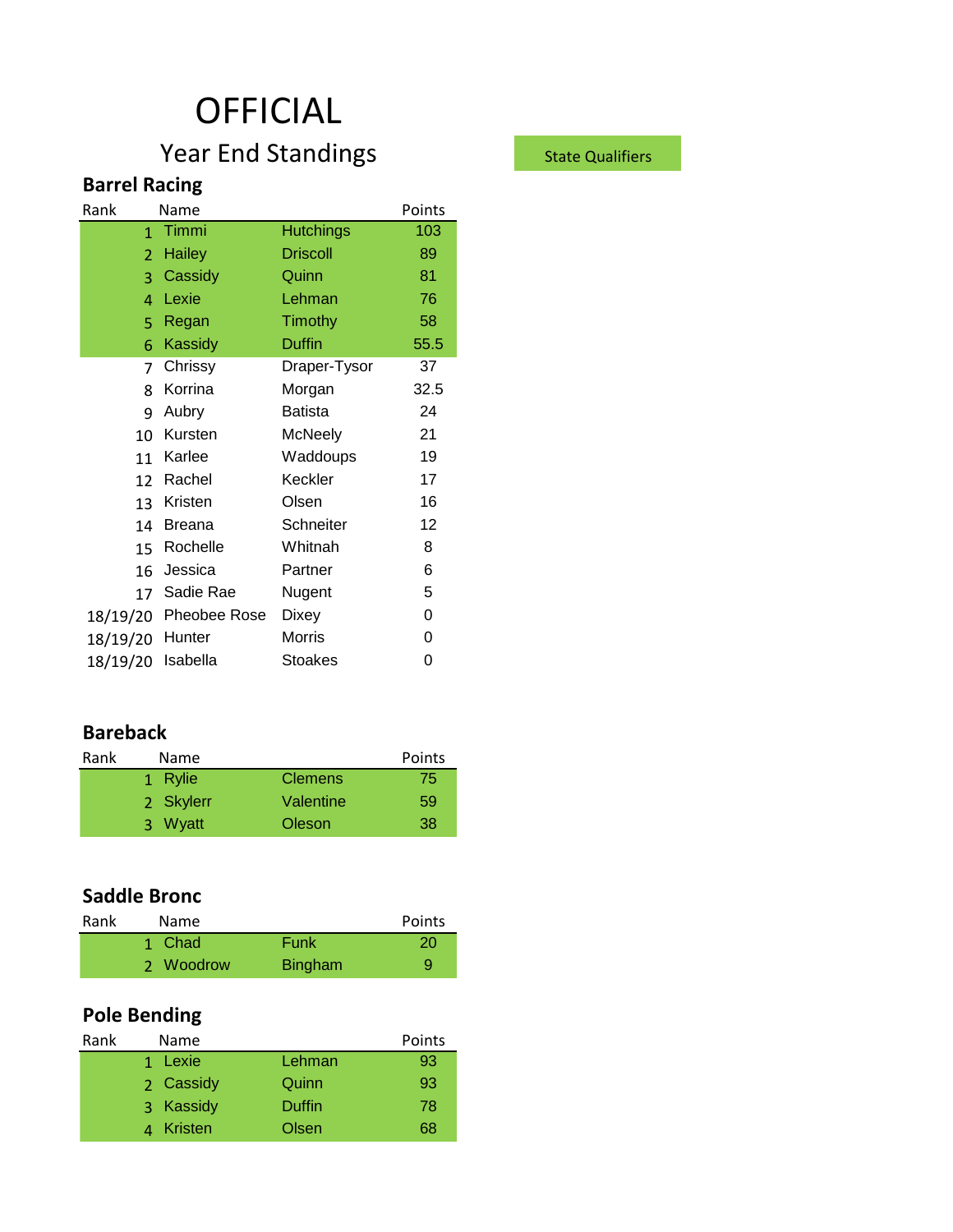| 5.   | Hailey       | <b>Driscoll</b> | 64 |
|------|--------------|-----------------|----|
|      |              |                 |    |
| 6    | Aubry        | <b>Batista</b>  | 51 |
| 7    | Timmi        | Hutchings       | 40 |
| ጰ    | Korrina      | Morgan          | 32 |
| 9/10 | Rochelle     | Whitnah         | 28 |
|      | 9/10 Chrissy | Draper-Tysor    | 24 |
|      | 11 Jessica   | Partner         | 22 |
|      | 12 Kursten   | McNeely         | 20 |
| 13   | Regan        | Timothy         | 14 |
| 14   | Hunter       | Morris          | 13 |
| 15   | Karlee       | Waddoups        | 13 |
| 16   | Rachel       | Keckler         | 7  |
| 17   | Isabella     | Stoakes         |    |

#### **Tie Down**

| Rank             | Name          | Points         |    |
|------------------|---------------|----------------|----|
| $\mathbf{1}$     | <b>McCray</b> | Foster         | 95 |
| $\mathcal{P}$    | Jacob         | Partner        | 86 |
| 3                | Zack          | Ekstrom        | 57 |
| 4                | Haizer        | Simper         | 55 |
| 5.               | Woodrow       | <b>Bingham</b> | 51 |
| 6                | <b>Rylie</b>  | <b>Clemens</b> | 47 |
| 7                | Hagen         | Clemens        | 43 |
| 8                | Layton        | Wasia          | 38 |
| q                | Chad          | Funk           | 24 |
| 10 <sup>1</sup>  | Kai           | <b>Baldwin</b> | 18 |
| 11               | Jaxon         | Davies         | 11 |
| 12 <sup>12</sup> | Stetson       | Nielson        | 8  |
| 13               | Ryan          | Higashi        | 3  |

#### **Breakaway**

| Rank | Name                    |                  | Points |
|------|-------------------------|------------------|--------|
|      | 1 Kristen               | Olsen            | 90     |
|      | Timmi<br>$\mathcal{P}$  | <b>Hutchings</b> | 52     |
|      | 3 Kassidy               | <b>Duffin</b>    | 46     |
|      | 4 Jessica               | Partner          | 41     |
|      | 5 Lexie                 | Lehman           | 39     |
|      | 6 Cassidy               | Quinn            | 35     |
|      | Regan<br>$\overline{7}$ | Timothy          | 30     |
|      | Kursten                 | <b>McNeely</b>   | 14     |
|      | Korrina<br>q            | Morgan           | 0      |

#### **Steer Wrestling**

| Rank | Name         |                | Points |
|------|--------------|----------------|--------|
|      | <b>Rylie</b> | <b>Clemens</b> | 66     |